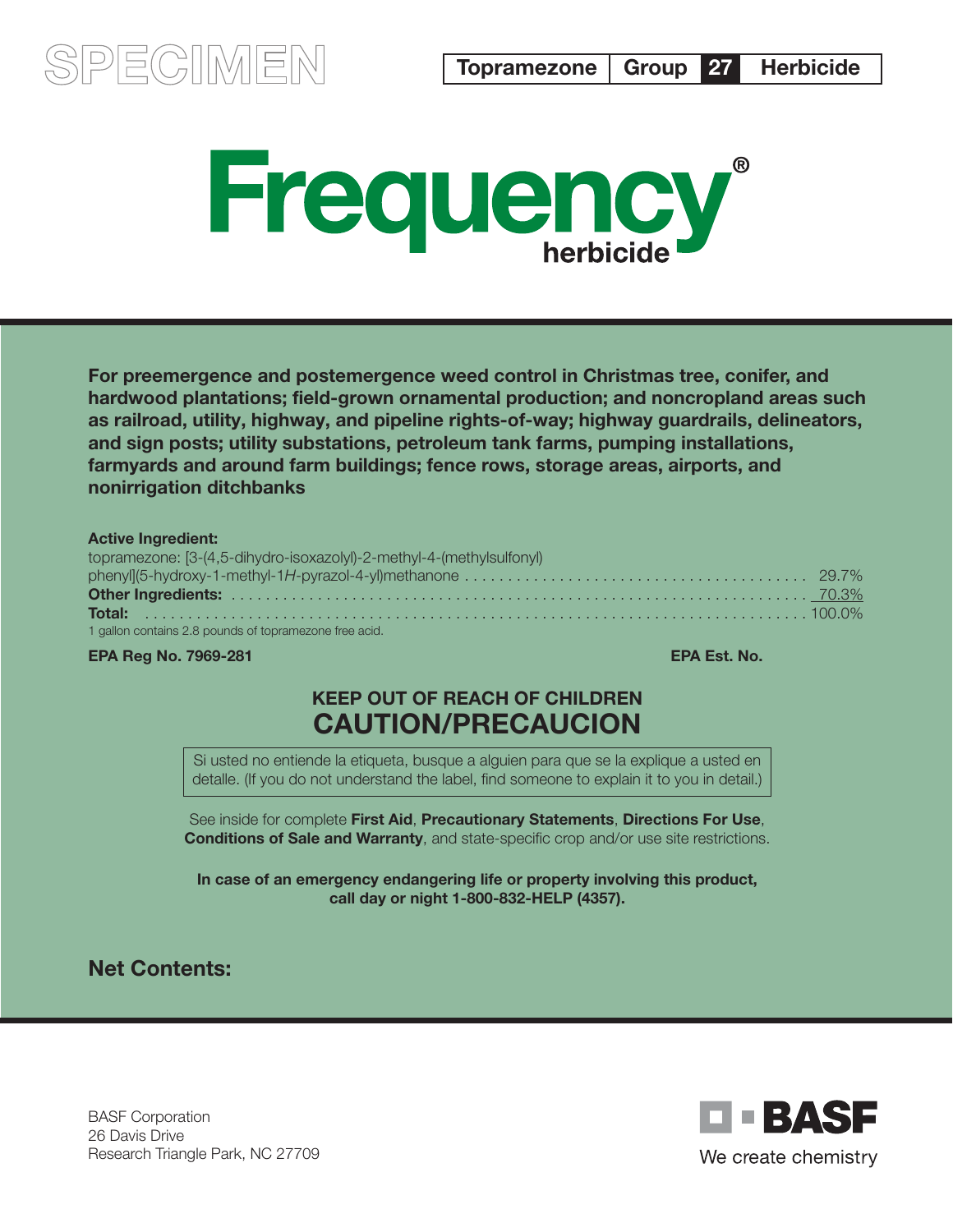| <b>FIRST AID</b>       |                                                                                                                                                                                                                                                                                            |  |  |  |
|------------------------|--------------------------------------------------------------------------------------------------------------------------------------------------------------------------------------------------------------------------------------------------------------------------------------------|--|--|--|
| If in eyes             | • Hold eyes open and rinse slowly and gently with water for 15 to 20 minutes.<br>• Remove contact lenses, if present, after first 5 minutes; then continue rinsing eyes.<br>• Call a poison control center or doctor for treatment advice.                                                 |  |  |  |
| <b>If swallowed</b>    | • Call a poison control center or doctor immediately for treatment advice.<br>• Have a person sip a glass of water if able to swallow.<br>• DO NOT induce vomiting unless told to do so by a poison control center or doctor.<br>• DO NOT give anything by mouth to an unconscious person. |  |  |  |
| If on skin or clothing | • Take off contaminated clothing.<br>• Rinse skin immediately with plenty of water for 15 to 20 minutes.<br>• Call a poison control center or doctor for treatment advice.                                                                                                                 |  |  |  |
|                        | <b>HOTLINE NUMBER</b>                                                                                                                                                                                                                                                                      |  |  |  |
|                        | Have the product container or label with you when calling a poison control center or doctor or going for treatment. You<br>may also contact BASF Corporation for emergency medical treatment information: 1-800-832-HELP (4357).                                                           |  |  |  |

# Precautionary Statements

### Hazards to Humans and Domestic Animals

**CAUTION.** Causes moderate eye irritation. Avoid contact with skin, eyes, or clothing. Harmful if swallowed or absorbed through the skin.

# Personal Protective Equipment (PPE)

#### Applicators and other handlers must wear:

- Long-sleeved shirt and long pants
- Chemical-resistant gloves including barrier laminate, butyl rubber ≥ 14 mils, nitrile rubber ≥ 14 mils, neoprene rubber ≥ 14 mils, natural rubber (includes natural rubber blends and laminates)  $\geq$  14 mils, polyethylene, polyvinyl chloride (PVC) ≥ 14 mils, or viton ≥ 14 mils
- Shoes plus socks
- Goggles, face shield, or safety glasses

Discard clothing and other absorbent materials that have been drenched or heavily contaminated with this product's concentrate. DO NOT reuse them. Follow manufacturer's instructions for cleaning and maintaining PPE. If no such instructions for washables exist, use detergent and hot water. Keep and wash PPE separately from other laundry.

# USER SAFETY RECOMMENDATIONS

#### Users should:

- Wash hands before eating, drinking, chewing gum, using tobacco, or using the toilet.
- Remove clothing/PPE immediately if pesticide gets inside. Then wash thoroughly and put on clean clothing.
- Remove PPE immediately after handling this product. Wash the outside of gloves before removing. As soon as possible, wash thoroughly and change into clean clothing.

# Environmental Controls Statement

When handlers use closed systems, enclosed cabs, or aircraft in a manner that meets the requirements listed in the Worker Protection Standard (WPS) for agricultural pesticides [40 CFR 170.240(d)(4-6)], the handler PPE requirements may be reduced or modified as specified in the WPS.

### Environmental Hazards

DO NOT apply directly to water, or to areas where surface water is present, or to intertidal areas below the mean high water mark. **DO NOT** contaminate water when disposing of equipment washwater or rinsate. **DO NOT** apply this product through any type of irrigation system.

This product is toxic to aquatic and terrestrial plants. Minimize exposure to nontarget plants. DO NOT apply when weather conditions favor drift from target areas.

Product must be used in a manner that will prevent backsiphoning in wells, spills or improper disposal of excess pesticide, spray mixture or rinsate.

# Directions For Use

It is a violation of federal law to use this product in a manner inconsistent with its labeling. DO NOT apply this product in a way that will contact workers or other persons, either directly or through drift. Only protected handlers may be in the area during application. For any requirements specific to your state or tribe, consult the agency responsible for pesticide regulation.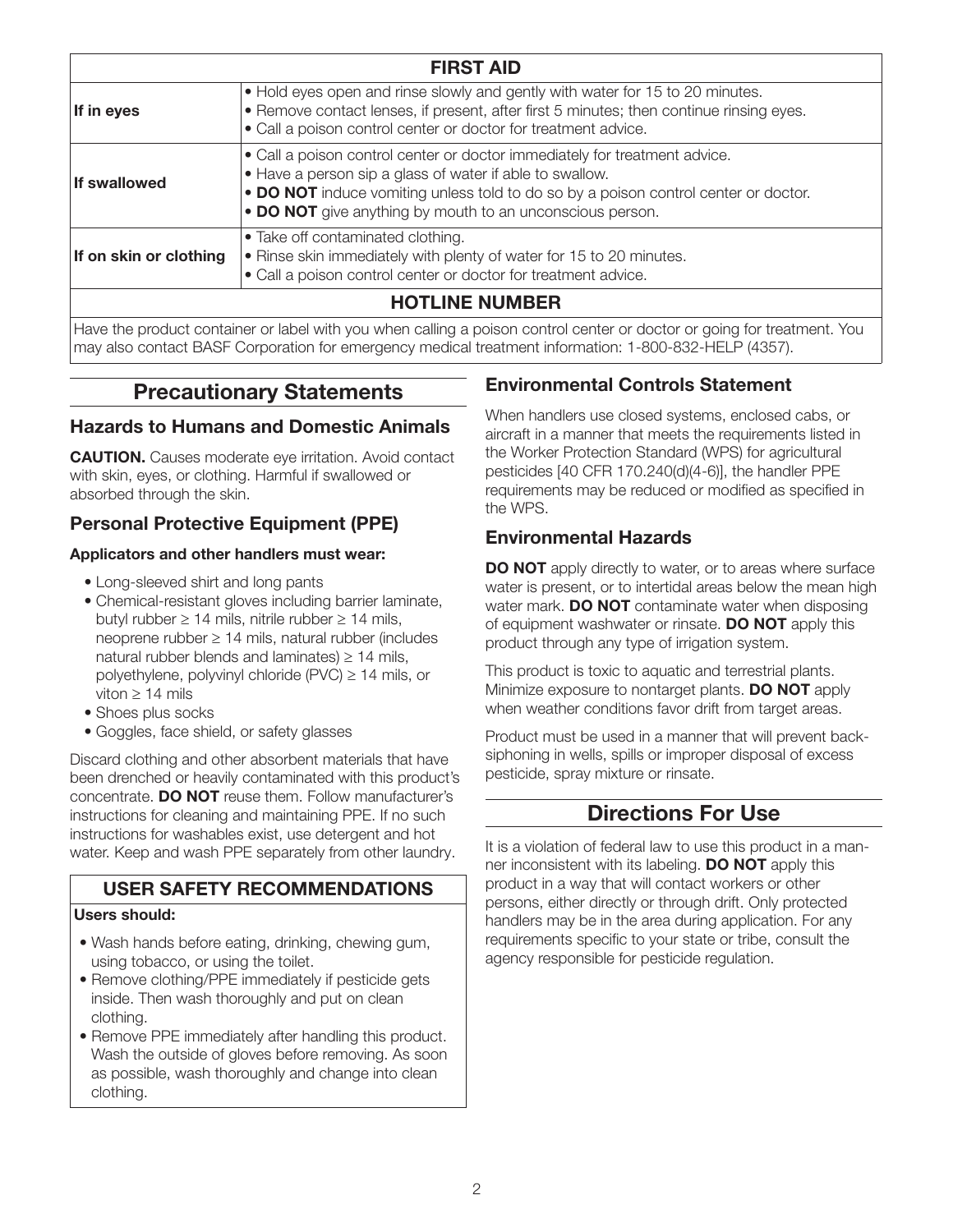# AGRICULTURAL USE REQUIREMENTS

Use this product only in accordance with its labeling and with the Worker Protection Standard, 40 CFR part 170. This standard contains requirements for the protection of agricultural workers on farms, forests, nurseries, and greenhouses, and handlers of agricultural pesticides. It contains requirements for training, decontamination, notification, and emergency assistance. It also contains specific instructions and exceptions pertaining to the statements on this label about personal protective equipment (PPE) and restricted-entry interval. The requirements in this box only apply to uses of this product that are covered by the Worker Protection Standard.

DO NOT enter or allow worker entry into treated areas during the restricted-entry interval (REI) of 12 hours.

PPE required for early entry to treated areas that is permitted under the Worker Protection Standard and that involves contact with anything that has been treated, such as plants, soil, or water, is:

- Coveralls
- Chemical-resistant gloves made of any waterproof material
- Shoes plus socks

# NONAGRICULTURAL USE REQUIREMENTS

The requirements in this box apply to uses of this product that are NOT within the scope of the Worker Protection Standard (WPS) for agricultural pesticides (40 CFR Part 170). The WPS applies when this product is used to produce agricultural plants on farms, forests, nurseries, or greenhouses.

DO NOT enter or allow people or pets to enter the treated area until sprays have dried.

DO NOT apply this product in a way that will contact workers or other persons, either directly or through drift. Only protected handlers may be in the area during application.

All applicable directions, restrictions, precautions and **Conditions of Sale and Warranty** are to be followed. This labeling must be in the user's possession during application.

# STORAGE AND DISPOSAL

DO NOT contaminate water, food or feed by storage or disposal.

### Pesticide Storage

Store product in original container only. Store product in a cool, dry place. DO NOT store this product under wet conditions. If this product has been stored where freezing temperatures have occurred, agitate or mix contents of container well before use. Avoid cross-contamination with other pesticides.

### Pesticide Disposal

Wastes resulting from the use of this product may be disposed of on-site or at an approved waste disposal facility. Improper disposal of excess pesticide, spray mix, or rinsate is a violation of federal law. If these wastes cannot be disposed of according to label instructions, contact the state agency responsible for pesticide regulation or the Hazardous Waste representative at the nearest EPA Regional Office for guidance.

# Container Handling

Nonrefillable Container. DO NOT reuse or refill this container. Triple rinse or pressure rinse container (or equivalent) promptly after emptying; then offer for recycling, if available, or reconditioning, if appropriate, or puncture and dispose of in a sanitary landfill, or by incineration, or by other procedures approved by state and local authorities.

Triple rinse containers small enough to shake (capacity ≤ 5 gallons) as follows: Empty the remaining contents into application equipment or a mix tank and drain for 10 seconds after the flow begins to drip. Fill the container 1/4 full with water and recap. Shake for 10 seconds. Pour rinsate into application equipment or a mix tank, or store rinsate for later use or disposal. Drain for 10 seconds after the flow begins to drip. Repeat this procedure two more times.

#### Triple rinse containers too large to shake

(capacity > 5 gallons) as follows: Empty the remaining contents into application equipment or a mix tank. Fill the container 1/4 full with water. Replace and tighten closures. Tip container on its side and roll it back and forth, ensuring at least one complete revolution, for 30 seconds. Stand the container on its end and tip it back and forth several times. Turn the container over onto its other end and tip it back and forth several times. Empty the rinsate into application equipment or a mix tank, or store rinsate for later use or disposal. Repeat this procedure two more times.

*(continued)*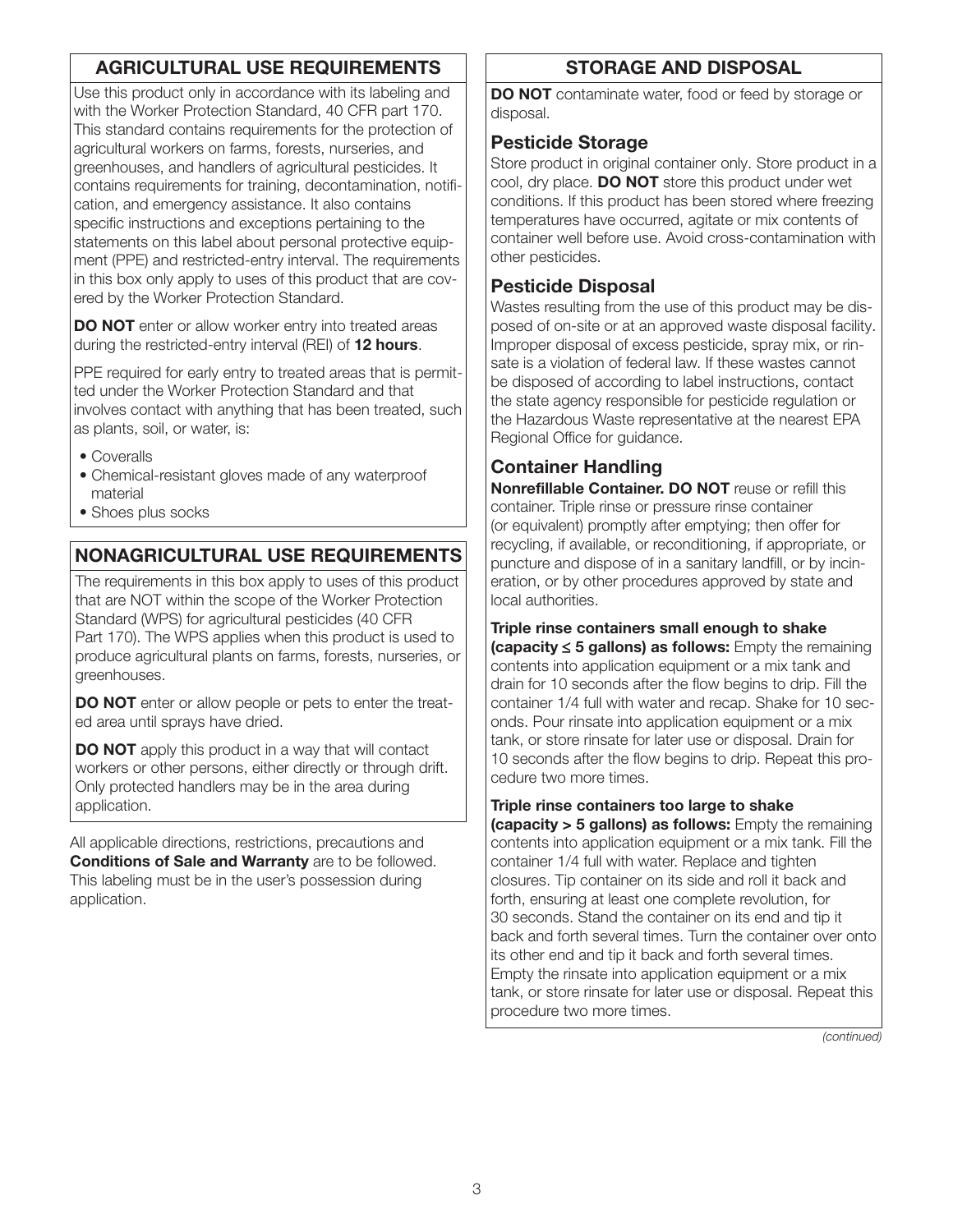### STORAGE AND DISPOSAL *(continued)*

#### Container Handling *(continued)*

**Pressure rinse as follows:** Empty the remaining contents into application equipment or mix tank and continue to drain for 10 seconds after the flow begins to drip. Hold container upside down over application equipment or mix tank, or collect rinsate for later use or disposal. Insert pressure rinsing nozzle in the side of the container and rinse at about 40 PSI for at least 30 seconds. Drain for 10 seconds after the flow begins to drip.

Refillable Container. Refill this container with pesticide only. **DO NOT** reuse this container for any other purpose. Triple rinsing the container before final disposal is the responsibility of the person disposing of the container. Cleaning before refilling is the responsibility of the refiller.

Triple rinse as follows: To clean the container before final disposal, empty the remaining contents from this container into application equipment or mix tank. Fill the container about 10% full with water. Agitate vigorously or recirculate water with the pump for 2 minutes. Pour or pump rinsate into application equipment or rinsate collection system. Repeat this rinsing procedure two more times.

When this container is empty, replace the cap and seal all openings that have been opened during use; return the container to the point of purchase or to a designated location. This container must only be refilled with a pesticide product. Prior to refilling, inspect carefully for damage such as cracks, punctures, abrasions, worn-out threads and closure devices. Check for leaks after refilling and before transport. **DO NOT** transport if this container is damaged or leaking. If the container is damaged, or leaking, or obsolete and not returned to the point of purchase or to a designated location, triple rinse emptied container and offer for recycling, if available, or dispose of container in compliance with state and local regulations.

### Spills

In case of large-scale spill of this product, call:

- CHEMTREC 1-800-424-9300
- BASF Corporation 1-800-832-HELP (4357)

#### Steps to take if this material is released into the environment or spilled:

- Wear Personal Protective Equipment (PPE) and avoid exposure when managing a spill. (See Precautionary **Statements** section of this label for required PPE.)
- Dike and contain the spill with inert material (sand, earth, etc.) and transfer liquid and solid diking material to separate containers for disposal.
- Remove contaminated clothing, and wash affected skin areas with soap and water. Wash clothing before reuse.
- Keep spill out of all sewers and open bodies of water.

#### Product Information

**Frequency<sup>®</sup> herbicide** is a suspension concentrate (SC) broad-spectrum preemergence and systemic postemergence herbicide for control or growth suppression of broadleaf and grass weeds in noncropland areas. When applied as directed, Frequency will control or suppress the broadleaf weeds listed in Table 1. Broadleaf Weeds **Controlled** and the grass weeds listed in Table 2. Grass Weeds Controlled. Frequency may be used for the control of these weeds in bareground programs; Christmas tree, conifer, and hardwood plantations; field ornamental production and selective weeding in areas such as utility, highway, and pipeline rights-of-way, etc. Postemergence applications of **Frequency** must include spray additives (see **Additives** section and **Mixing Order** section of this label).

### Mode of Action

**Frequency** is absorbed by leaves, roots, and shoots and translocated to the growing points of sensitive weeds to provide control of emerged weeds. Frequency controls weeds by inhibiting carotenoid biosynthesis (HPPD inhibitor Group 27). Temperatures and moisture conditions for active plant growth are important for optimum **Frequency** activity. Frequency application to weeds during periods of stress conditions, such as cold temperatures and/or drought, may result in reduced performance.

# Herbicide Resistance Management

### Management Plan

While weed resistance to **Group 27** herbicides is infrequent, populations of resistant biotypes are known to exist. Weeds resistant to **Group 27** herbicides may be effectively managed using herbicide(s) from a different group. Resistance management should be part of a diversified weed control strategy that integrates chemical, cultural, and mechanical (tillage) control tactics. Cultural control tactics include crop rotation, proper fertilizer placement, and optimum seeding rate/row spacing. Consult your local BASF representative, state cooperative extension service, professional consultants, or other qualified authority to determine appropriate actions if you suspect resistant weeds.

### Chemical Control

- Start clean with tillage or an effective burndown herbicide program.
- DO NOT rely on a single herbicide site of action for weed control.
- Follow labeled application rate and weed growth stage specifications.
- The use of preemergence herbicides that provide soil residual control of broadleaf and grass weeds is recommended to reduce early season weed competition and allow for timely postemergence herbicide applications.
- Avoid application of herbicides with the same site of action more than twice a season.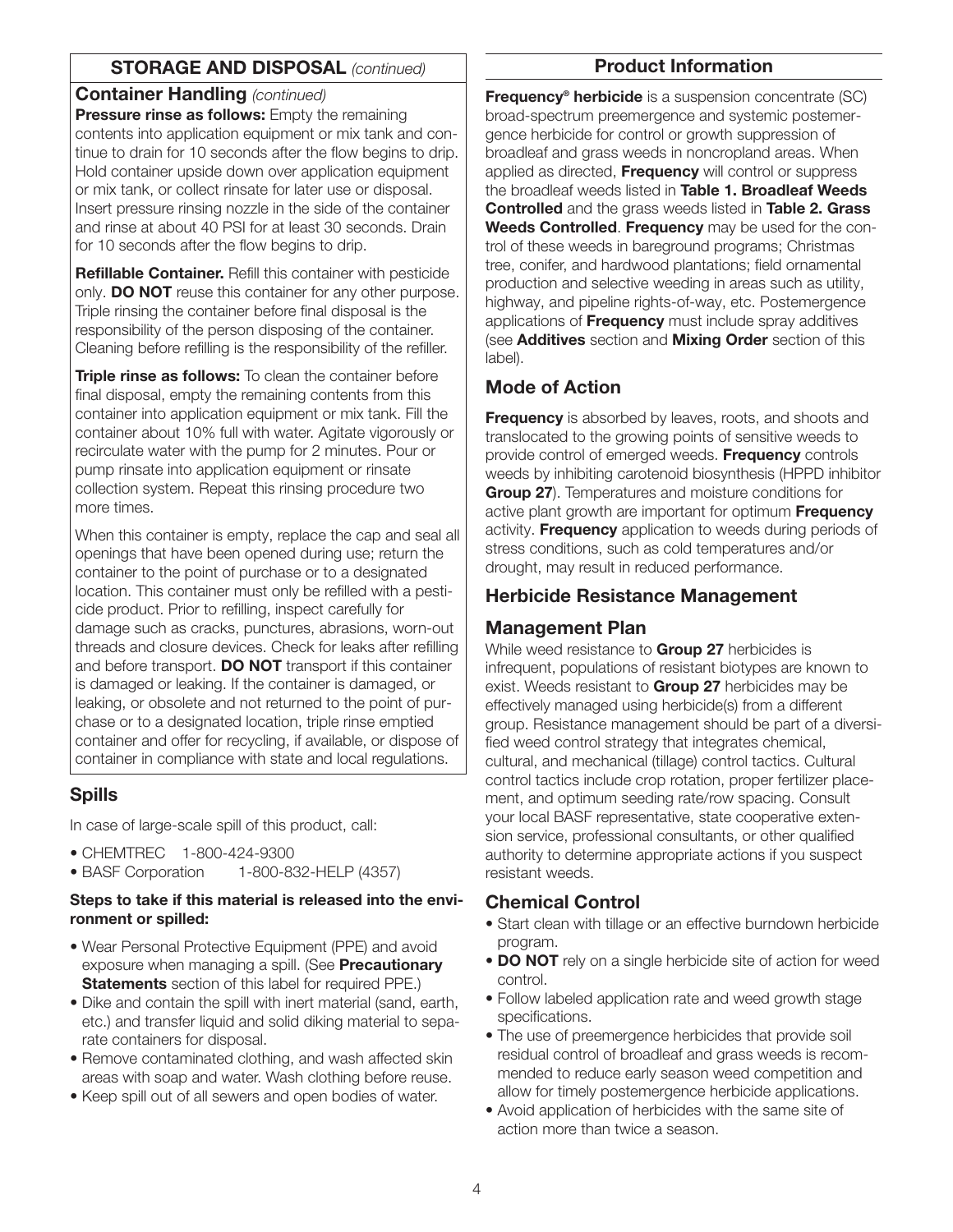• Use tank mixes and sequential applications with other herbicides possessing different sites of action that are also effective on the target weeds.

### Scouting and Containment

- Scout areas after herbicide application to identify areas where weed control was ineffective.
- Control weed escapes with herbicides possessing a different site of action or use a mechanical control measure. Weed escapes should not be allowed to reproduce by seed or to proliferate vegetatively.
- Contact your Frequency® herbicide supplier and/or your local BASF representative to report weed escapes.
- Clean equipment before moving to a different field to avoid spread of resistant weeds.

| <b>Broadleaf Weeds</b>             | Maximum Size <sup>a</sup><br>(inches) |  |
|------------------------------------|---------------------------------------|--|
| Amaranth, Palmer                   | 6                                     |  |
| Amaranth, Powell                   | 6                                     |  |
| Burcucumber                        | 6                                     |  |
| Carpetweed                         | 6                                     |  |
| Chickweed, common                  | 4                                     |  |
| Cocklebur, common                  | 8                                     |  |
| Dandelion                          | 6                                     |  |
| Galinsoga, hairy                   | 6                                     |  |
| Horseweed (Marestail)              | 6                                     |  |
| Jimsonweed                         | 6                                     |  |
| Kochia                             | 6                                     |  |
| Lambsquarters, common              | 6                                     |  |
| Mallow, common                     | 3                                     |  |
| Mallow, Venice                     | 3 <sup>b</sup>                        |  |
| Morningglory spp.                  | 6 <sup>b</sup>                        |  |
| Mustard spp.                       | 6                                     |  |
| Nightshade, black                  | 6                                     |  |
| Nightshade, Eastern black          | 6                                     |  |
| Nightshade, hairy                  | 6                                     |  |
| Pigweed, prostrate                 | 6                                     |  |
| Pigweed, redroot                   | 6                                     |  |
| Pigweed, smooth<br>Pigweed, tumble | 6<br>4                                |  |
|                                    |                                       |  |
| Prickly lettuce                    | 4                                     |  |
| Ragweed, common                    | 6                                     |  |
| Ragweed, giant                     | 8                                     |  |
| Shepherd's purse                   | 4                                     |  |
| Sida, prickly                      | 3                                     |  |

#### Table 1. Broadleaf Weeds Controlled *(continued)* (4 to 16 fl ozs/A)

| <b>Maximum Size</b> <sup>a</sup><br>(inches) |  |  |  |  |  |
|----------------------------------------------|--|--|--|--|--|
| З                                            |  |  |  |  |  |
| 3                                            |  |  |  |  |  |
| 8                                            |  |  |  |  |  |
| 8                                            |  |  |  |  |  |
| 6 <sup>b</sup>                               |  |  |  |  |  |
| 4                                            |  |  |  |  |  |
| 8                                            |  |  |  |  |  |
| 6                                            |  |  |  |  |  |
| ട                                            |  |  |  |  |  |
| З                                            |  |  |  |  |  |
|                                              |  |  |  |  |  |

<sup>a</sup> For best control, apply before weeds reach maximum size. **b** Growth suppression only

| <b>Table 2. Grass Weeds Controlled</b><br>(4 to 16 f 0zs/A) |                                              |                                                 |  |  |
|-------------------------------------------------------------|----------------------------------------------|-------------------------------------------------|--|--|
| <b>Grass Weeds</b>                                          | <b>Maximum</b><br>Leaf<br>Stage <sup>1</sup> | <b>Maximum</b><br>$\mathbf{Size}^1$<br>(inches) |  |  |
| Barnyardgrass                                               | 4                                            | 4                                               |  |  |
| Crabgrass, large<br>Crabgrass, smooth                       | 4<br>4                                       | 3<br>3                                          |  |  |
| Cupgrass, woolly                                            | 3                                            | 3                                               |  |  |
| Dallisgrass <sup>2</sup>                                    | 3                                            | 3                                               |  |  |
| Foxtail, giant<br>Foxtail, green<br>Foxtail, yellow         | 4<br>3<br>3                                  | 4<br>3<br>3                                     |  |  |
| Goosegrass                                                  | 4                                            | 3                                               |  |  |
| Johnsongrass, seedling                                      | 3                                            | 4                                               |  |  |
| Millet, wild proso                                          | 3                                            | 3                                               |  |  |
| Panicum, fall                                               | 3                                            | 3                                               |  |  |
| Shattercane                                                 | 3                                            | 4                                               |  |  |
| Signalgrass, broadleaf                                      | 3                                            | 3                                               |  |  |
| Sprangletop                                                 | 3                                            | 3                                               |  |  |

<sup>1</sup> For best control, apply before weeds reach maximum size or leaf stage. <sup>2</sup> Growth suppression only

# Application Methods and Equipment

Frequency may be applied by either ground or air. Use adequate spray volume to provide accurate and uniform distribution of spray droplets over the treated area and to avoid spray drift to nontarget areas. Adjust equipment to maintain continuous agitation during spraying with good mechanical or bypass agitation. Avoid overlaps that will increase rates above the maximum use rates specified in this label.

DO NOT exceed a total of 16 fl ozs per treated acre per year.

5

*(continued)*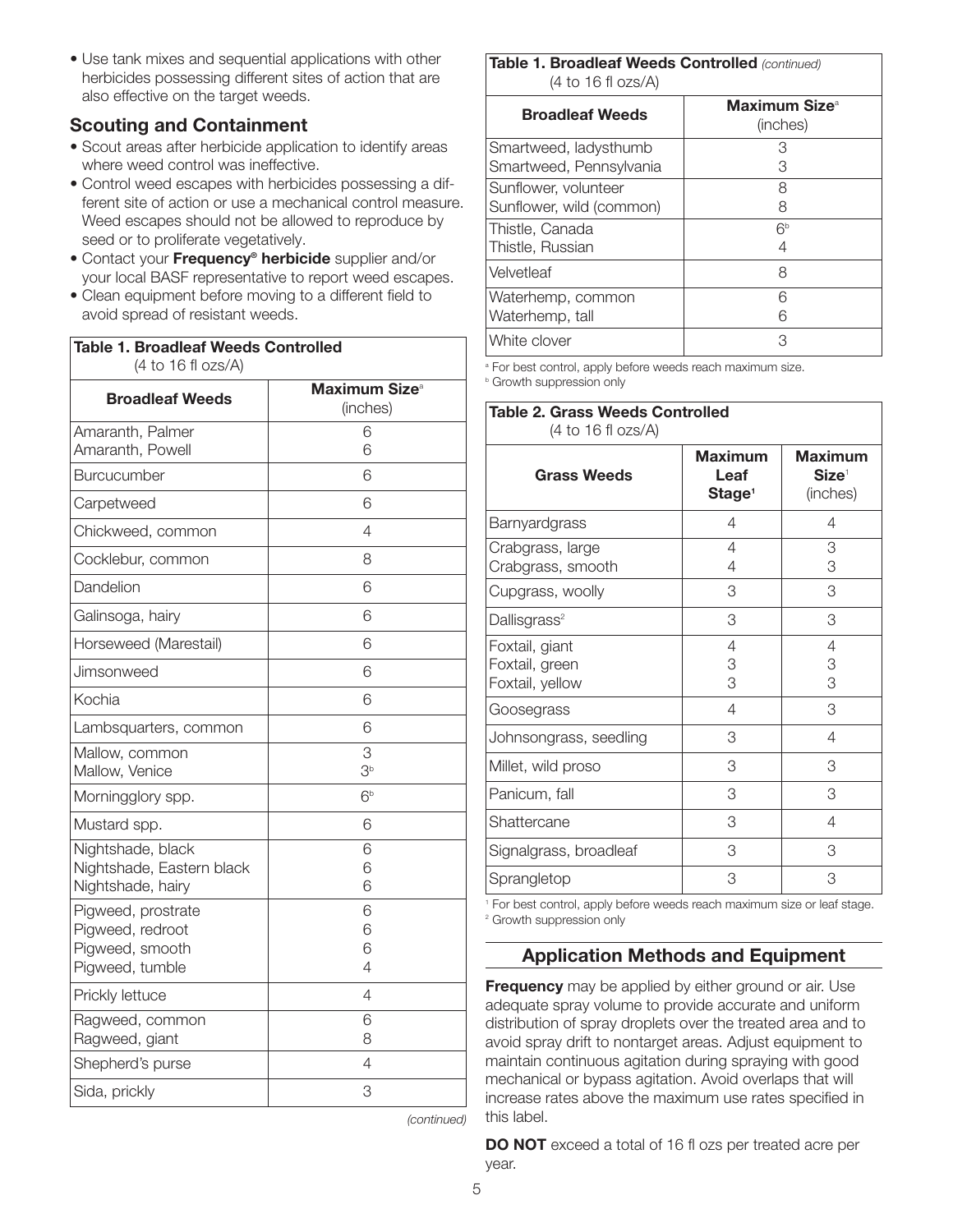The applicator is responsible for any loss or damage that results from spraying Frequency® herbicide in a manner other than that specified in this label. In addition, applicator must follow all applicable state and local regulations and ordi-nances in regard to spraying.

### Coverage

For postemergence application, weeds must be thoroughly covered with spray. Dense leaf canopies shelter small weeds and can prevent adequate spray coverage.

For optimal weed control, apply **Frequency** before weeds exceed labeled height.

Postemergence applications of **Frequency** should be applied a minimum of 1 hour before rainfall and require the use of spray additives (see **Additives** section).

# Spray Drift

**DO NOT** apply when weather conditions may cause drift to adjacent crops and vegetation; injury may result if this occurs. To avoid spray drift from treated areas, DO NOT make applications when wind speed exceeds 10 mph or during periods of temperature inversions. Use of larger droplet sizes will reduce spray drift. Agriculturally approved drift-reducing additives may also be used.

# Ground Application (Broadcast)

Uniformly apply with properly calibrated ground equipment in 10 or more gallons of water per acre. Use higher water volumes treating larger weeds and/or high-density weed infestations.

# Ground Application (Banding)

Uniformly apply with properly calibrated ground equipment in 10 or more gallons of water per acre. Use higher water volumes treating larger weeds and/or high-density weed infestations.

For banded application, use the following formulas to calculate the banded herbicide rate and water volume per acre:

| Bandwidth in inches<br>Row width in inches | <b>Broadcast</b> |     | Banded herbicide |
|--------------------------------------------|------------------|-----|------------------|
|                                            | rate per acre    |     | rate per acre    |
|                                            |                  |     |                  |
|                                            | <b>Broadcast</b> |     | Banded           |
| Bandwidth in inches<br>Row width in inches | volume           | $=$ | water volume     |
|                                            | per acre         |     | per acre         |

# Spot Treatment

To prepare the spray solutions, thoroughly mix in water 0.25 to 0.5% (0.32 to 0.64 fl oz/gallon water) **Frequency** plus an adjuvant (see **Additives** section). A methylated seed oil at 1% by spray volume is the suggested spray adjuvant. When making spot applications, spray coverage should be sufficient to moisten the leaves of the target vegetation, but not to the point of runoff. See section on desired species.

# Aerial Application

Uniformly apply with properly calibrated aerial equipment in 2 or more gallons of water per acre. Adequate spray volume must be used to provide accurate and uniform distribution of spray particles over the treated area and to avoid drift of spray particles to nontarget areas. To avoid injury to sensitive crops from drift, aerial applicators must adhere to the following special aerial use directions and precautions.

Applicators are required to use a coarse or coarser droplet size (ASABE S572) or, if specifically using a spinning atomizer nozzle, applicators are required to use a volume mean diameter (VMD) of 385 microns or greater for release heights below 10 feet. Applicators are required to use a very coarse or coarser droplet size or, if specifically using a spinning atomizer nozzle, applicators are required to use a VMD of 475 microns or greater for release heights above 10 feet. Applicators must consider the effects of nozzle orientation and flight speed when determining droplet size.

Nozzles must be pointed toward the rear of the aircraft. The downward angle of the nozzle should not be greater than 20 degrees.

The boom length must not exceed 75% of the wingspan or 90% of the rotor blade diameter to reduce spray drift.

**DO NOT** apply when wind speed is greater than 10 mph.

# Cleaning Spray Equipment

To avoid injury to sensitive crops, drain and clean application equipment thoroughly using a strong detergent or commercial sprayer cleaner according to the manufac turer's directions. Triple rinse the equipment before and after applying this product.

# MANAGING OFF-TARGET MOVEMENT

The following information is provided as general guidance for managing off-target movement. Specific use directions for **Frequency** may differ depending on the application technique used and the vegetation management objective.

Avoiding spray drift at the application site is the responsibility of the applicator. The interaction of many equipment-related and weather-related factors determines the potential for spray drift. The applicator and the grower are responsible for considering all these factors when making decisions.

Spray drift from applying this product may result in damage to sensitive plants adjacent to the treatment area. Only apply this product when the potential for drift to these and other adjacent sensitive areas (e.g. residential areas, bodies of water, known habitat for threatened or endangered species, or nontarget crops) is minimal. DO NOT apply when the following conditions exist that increase the likelihood of spray drift from intended targets: high or gusty winds, high temperatures, low humidity, temperature inversions.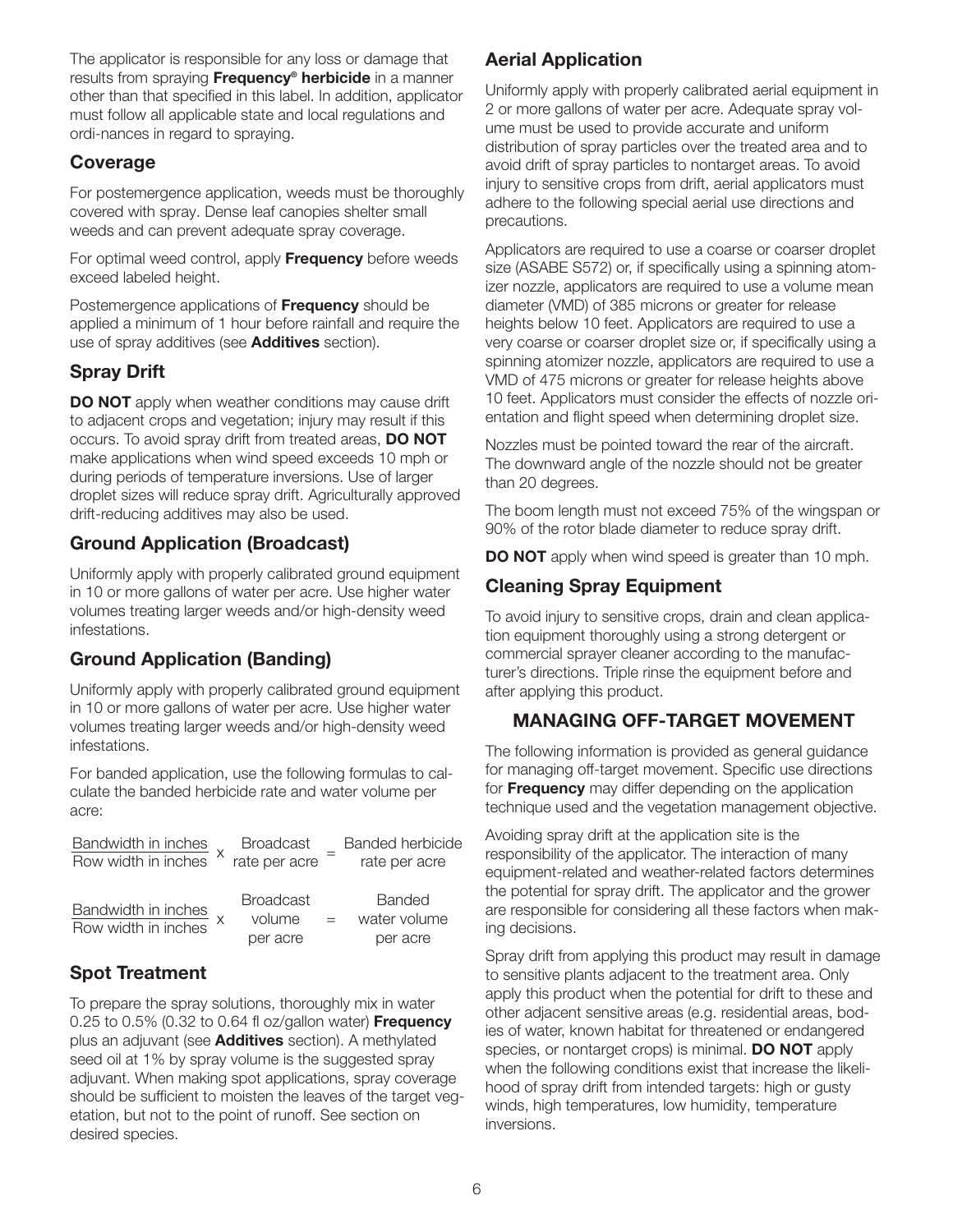To minimize spray drift, the applicator should be familiar with and take into account the following drift reduction advisory information. Additional information may be available from state enforcement agencies or the Cooperative Extension on the application of this product.

The best drift management strategy and most effective way to reduce drift potential is to apply large droplets that provide sufficient coverage and control. Applying larger droplets reduces drift potential but will not prevent drift if applications are made improperly or under unfavorable environmental conditions (see Wind; Temperature and Humidity; and Temperature Inversions).

#### Controlling droplet size:

- Volume Use high flow rate nozzles to apply the highest practical spray volume. Nozzles with higher rated flows produce larger droplets.
- Pressure DO NOT exceed the nozzle manufacturer's recommended pressures. For many nozzle types, lower pressure produces larger droplets. When higher flow rates are needed, use higher flow rate nozzles instead of increasing pressure.
- Number of Nozzles Use the minimum number of nozzles that provide uniform coverage.
- Nozzle Orientation Orienting nozzles so the spray is released parallel to the airstream produces larger droplets than other orientations and is recommended practice. Significant deflection from the horizontal will reduce droplet size and increase drift potential.
- **Nozzle Type** Use a nozzle type designed for the intended application. With most nozzle types, narrower spray angles produce larger droplets. Consider using low-drift nozzles. Solid-stream nozzles oriented straight back produce the largest droplets and the lowest drift. DO NOT use nozzles producing a mist droplet spray.

# Application Height

Making applications at the lowest possible height (aircraft, ground-driven spray boom) that is safe and practical reduces exposure of droplets to evaporation and wind.

### Swath Adjustment

When applications are made with a crosswind, the swath will be displaced downwind. Therefore, on the upwind and downwind edges of the field, the applicator must compensate for this displacement by adjusting the path of the application equipment (e.g. aircraft, ground) upwind. Swath adjustment distance should increase with increasing drift potential (higher wind, smaller droplets, etc.).

### Wind

Drift potential is lowest between wind speeds of 3 to 10 mph. However, many factors, including droplet size and equipment type, determine drift potential at any given speed. Application should be avoided below 3 mph due to variable wind direction and high inversion potential.

NOTE: Local terrain can influence wind patterns. Every applicator should be familiar with local wind patterns and how they affect spray drift.

### Temperature and Humidity

When making applications in low relative humidity, set up equipment to produce larger droplets to compensate for evaporation. Droplet evaporation is most severe when conditions are both hot and dry.

### Temperature Inversions

Drift potential is high during a temperature inversion. Temperature inversions restrict vertical air mixing, which causes small suspended droplets to remain in a concentrated cloud that can move in unpredictable directions due to the light, variable winds common during inversions. Temperature inversions are characterized by increasing temperatures with altitude and are common on nights with limited cloud cover and light-to-no wind. They begin to form as the sun sets and often continue into the morning. Their presence can be indicated by ground fog; however, if fog is not present, inversions can also be identified by the movement of smoke from a ground source or an aircraft smoke generator. Smoke that layers and moves laterally in a concentrated cloud (under low wind conditions) indicates an inversion, while smoke that moves upward and rapidly dissipates indicates good vertical air mixing.

### Wind Erosion

Avoid treating powdery, dry, or light sandy soils when conditions are favorable for wind erosion. Under these conditions, the soil surface should first be settled by rainfall or irrigation.

### Additives

Postemergence application of Frequency<sup>®</sup> herbicide requires the addition of an adjuvant to achieve optimum weed control.

Always use a methylated seed oil (MSO) or a petroleumbased or vegetable seed-based oil concentrate (COC) with **Frequency**. For best performance across a wide range of environmental conditions, including when weeds are under moisture and/or temperature stress, use of an MSO adjuvant is suggested. Apply these oil-based adjuvant concentrates at the rate of 1.0 to 1.5 gallons per 100 gallons of water [1.0% to 1.5% volume-to-volume (v/v)]. Use the higher rate when making an application during periods of hot, dry weather. A nitrogen-based surfactant blend may be used as an alternative or additive to COC or MSO.

Agriculturally approved drift-reducing additives may be used in applications with **Frequency**.

### Mixing Instructions

Fill the spray tank until it is approximately 1/2 full with clean water. Shake the Frequency container well; then slowly add Frequency to the spray tank while agitating. Agitation must be engaged before adding the product to obtain a complete and uniform mixture of Frequency.

Limit the amount of spray mixture prepared to that needed for immediate use.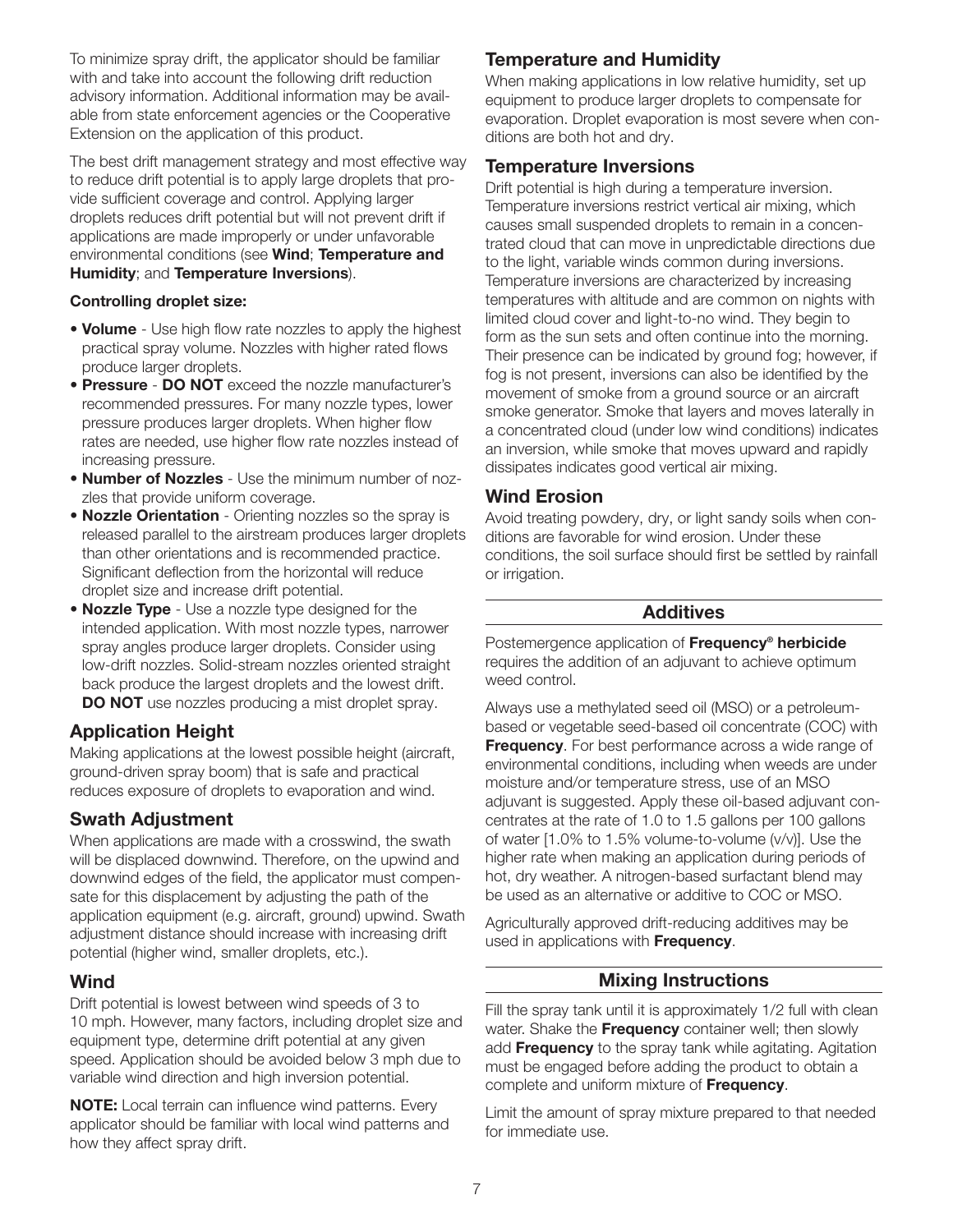#### Mixing Order

Use only water as a carrier.

#### **Water**

- 1. Fill the spray tank 1/2 to 3/4 full with clean water.
- 2. Add the required amount of Frequency<sup>®</sup> herbicide to the spray tank while agitating.
- 3. After **Frequency** has visibly dispersed, add spray additives and fill the remainder of the tank with water.

### Tank Mix Preparation

When tank mixing Frequency with registered herbicides, add the other herbicides and other components in the following order while agitating:

- 1. Fill spray tank 1/2 to 3/4 full with clean water.
- 2. Add soluble-packet products and thoroughly mix.
- 3. Add Frequency and thoroughly mix.
- 4. Add WP (wettable powder), DG (dispersible granule), DF (dry flowable), or LF (liquid flowable) formulations.
- 5. Add EC (emulsifiable concentrate) products.
- 6. Add spray adjuvants to the spray tank.
- 7. While agitating, fill the remainder of the tank with water.

### Tank Mix Information

**Frequency** may be used sequentially or tank mixed with other herbicides as part of a complete weed control program. Frequency may be tank mixed only in states where the sequential or tank mix product and application site are registered. Refer to **Noncrop Use Directions** for more details and for specific tank mix restrictions. Read and follow the applicable restrictions and limitations and **Directions For Use** on all products included in any tank mix. The most restrictive labeling applies to tank mixes.

#### Restrictions and Limitations

- DO NOT apply more than 16 fl ozs Frequency (0.35 lb topramezone) per acre during the year.
- DO NOT apply to areas that can be grazed or cut for hay.

### Noncrop Use Directions

#### **Bareground**

**Frequency** can be used as part of a program for nonselective vegetation control to maintain bareground in noncrop areas that must be kept weed free such as railroad, utility, highway, and pipeline rights-of-way; highway guardrails, delineators, and sign posts; utility substations, petroleum tank farms, pumping installations, fence rows, storage areas, farmyards and around farm buildings and nonirrigation ditchbanks.

Frequency offers residual and postemergence control of susceptible annual broadleaf and grass weeds. Adequate moisture is necessary to activate Frequency. Dry weather following application may reduce effectiveness. The actual

length of residual control is dependent on factors such as soil type, organic matter, weed pressure, and rainfall amounts after application.

### Preemergence Application

Apply Frequency at 4 to 16 fl ozs/A before weed emergence to control susceptible weeds listed in Table 1 and Table 2. For best performance, tank mix Frequency with other residual herbicides such as **Arsenal<sup>®</sup> PowerLine™** herbicide, Journey® herbicide, Pendulum® AquaCap™ herbicide, Plateau® herbicide, or diuron.

### Early Postemergence Application

For areas where weed emergence has already occurred, apply **Frequency** at 4 to 16 fl ozs/A before weeds reach the maximum size or leaf stage listed in Table 1 and Table 2. Postemergence application of Frequency requires the use of an adjuvant to achieve optimum weed control (see **Additives** section). To increase postemergence spectrum, Frequency can be tank mixed with **Roundup**<sup>®</sup> (glyphosate). For best residual effects, tank mix with Arsenal PowerLine, Journey, Pendulum AquaCap, Plateau, or diuron (refer to respective labels for appropriate use rates).

### Christmas Tree, Conifer and Hardwood Tree Plantings and Plantations

**Frequency** may be used for selective weed control in Christmas tree plantations and conifer and hardwood plantations. See the following sections for more information on specific uses.

### Christmas Tree Plantations

**Frequency** may be used as a preemergence or directed postemergence application in Christmas tree plantations to control broadleaf and grass weeds listed in Table 1 and Table 2. Apply Frequency as a directed spray application either as a uniform broadcast application or as a uniform banded application directed at the base of the trees. If targeting emerged weeds, include spray additives (see Additives section). Spray contact of the needles or buds either directly via improper nozzle orientation or indirectly via physical drift may result in crop injury.

**Frequency** may be applied in a single application at a maximum rate of 4 fl ozs/A. Sequential applications can be made up to a maximum total of 16 fl ozs/A per year.

- DO NOT apply more than 4 fl ozs/A per application.
- DO NOT apply more than 16 fl ozs/A per year.
- Allow a minimum of 30 days between Frequency applications.
- DO NOT make over-the-top applications to Christmas trees or injury may occur.

# Conifer and Hardwood Plantations

Apply **Frequency** plus the recommended adjuvant (see Additives section for details) for the control of undesirable plants during site preparation operations conducted before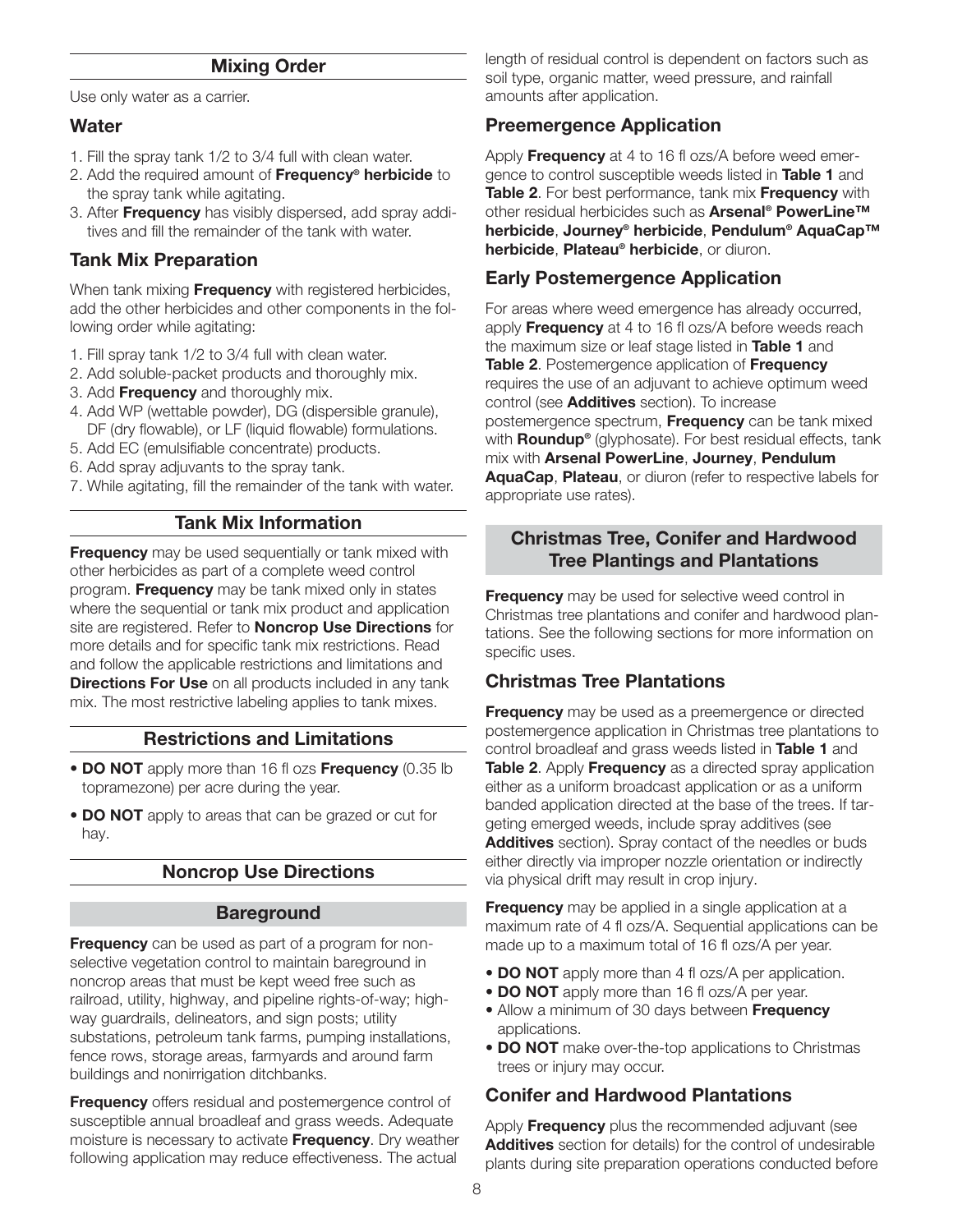planting and establishment of conifer and hardwood plantations and in the year following transplanting.

# Site Preparation Application

Frequency<sup>®</sup> herbicide may be applied as a broadcast application or spot treatment during preplant site preparation for the control of undesirable herbaceous broadleaf weed species in plantations at a rate of 4 to 16 fl ozs/A in combination with Chopper<sup>®</sup> Gen2<sup>™</sup> herbicide at the specified site preparation rate (see Chopper Gen2 label). Refer to Table 1 and Table 2 for specific weed species controlled.

# Herbaceous Weed Control

**Frequency** may be used for selective weeding in conifer and hardwood plantations at a rate of 4 to 16 fl ozs/A. Apply **Frequency** as a broadcast treatment, banded over tree rows, or as a directed spray for release of young trees from herbaceous weeds (see species controlled in Table 1 and Table 2) in the year following transplanting. For conifers, tank mix with the herbaceous weed control rate of Arsenal® herbicide or Arsenal® herbicide Applicators Concentrate (see Arsenal or Arsenal herbicide Applicators Concentrate label). To prevent the possibility of crop tree injury, DO NOT apply Frequency when trees are under stress from drought, disease, animal or winter injury, planting shock, or other stresses reducing vigor.

### Field-grown Ornamentals

**Frequency** may be used to provide control of labeled species in field-grown ornamental production. Established plants listed in Table 3 are tolerant to Frequency when sprayed as directed. However, not all varieties or strains of plant species listed have been tested. Refer to Instructions and Restrictions in Production **Ornamentals** section in this label before any **Frequency** application. Unintentional consequences such as crop injury may result because of certain environmental or growing conditions, manner of use, or application. Therefore, before treating a large number of plants, spray a few plants and observe for plant damage before full-scale application. **Frequency** may be applied as a preemergence or directed postemergence application to control weeds listed in Table 1 and Table 2.

**Frequency** may be applied in a single application at a maximum rate of 4 fl ozs/A.

- **DO NOT** apply more than 4 fl ozs/A per application.
- DO NOT apply more than 16 fl ozs/A per year.
- Allow a minimum of 30 days between Frequency applications.

For improved preemergence spectrum, **Frequency** may be tank mixed with **Pendulum<sup>®</sup> AquaCapTM herbicide** (see respective label for specific rate information). Postemergence application of Frequency must include spray additives (see **Additives** section). Frequency may be used in conjunction with herbicides registered for directed postemergence use in ornamentals. Consult the labels of

those herbicides for suggested treatments, rates to be used, and precautions or restrictions for use in these areas.

The preemergence efficacy of **Frequency** will improve if the application is followed by 1/2 inch of rainfall or its equivalent in sprinkler irrigation. If **Frequency** is not activated by rainfall or irrigation within 30 days, erratic weed control may result.

Applied according to label directions and under normal growing conditions, Frequency will not cause crop injury. Overapplication can result in crop stand loss, crop injury, or soil residue. Uneven application can decrease weed control or cause crop injury.

Disease, cold weather, excessive moisture, high soil pH, high soil salt concentration, or drought can weaken plants and increase the possibility of plant damage from Frequency.

| <b>Instructions and Restrictions<sup>1</sup> in Production</b><br><b>Ornamentals (Directed Applications Only)</b>                                                                                                                                                                                                                                                                                                                          |                                                                                                                                                                                                                                                                                                                                                                                                                                                                                                                       |  |  |  |
|--------------------------------------------------------------------------------------------------------------------------------------------------------------------------------------------------------------------------------------------------------------------------------------------------------------------------------------------------------------------------------------------------------------------------------------------|-----------------------------------------------------------------------------------------------------------------------------------------------------------------------------------------------------------------------------------------------------------------------------------------------------------------------------------------------------------------------------------------------------------------------------------------------------------------------------------------------------------------------|--|--|--|
| <b>Site</b>                                                                                                                                                                                                                                                                                                                                                                                                                                | <b>Application Instructions</b><br>and Restrictions                                                                                                                                                                                                                                                                                                                                                                                                                                                                   |  |  |  |
| Newly<br>transplanted<br>field-grown<br>nursery stock <sup>2, 3</sup>                                                                                                                                                                                                                                                                                                                                                                      | • Use shielded sprayer until plantings<br>have been established for 1 year or<br>more in the field.<br>• DO NOT apply until transplants have<br>been watered and soil has been<br>thoroughly settled around transplants.<br>Ensure there are no cracks in the soil<br>where Frequency could come into<br>contact with the roots.<br>• DO NOT apply during bud swell, bud<br>break or at time of first flush of new<br>arowth.<br>• Direct sprays away from grafted or bud-<br>ded tissue on transplants at all times. |  |  |  |
| Established<br>container or<br>field-grown<br>nursery stock <sup>2, 3</sup>                                                                                                                                                                                                                                                                                                                                                                | • DO NOT apply during bud swell, bud<br>break, or at time of first flush of new<br>growth.<br>• Apply as a directed spray.<br>. If newly budded or grafted rootstock,<br>apply with a shielded sprayer.<br>• Ensure there are no cracks in the soil<br>where Frequency could come into<br>contact with the roots.                                                                                                                                                                                                     |  |  |  |
| Greenhouses,<br>shadehouses,<br>or other<br>enclosed<br>structures                                                                                                                                                                                                                                                                                                                                                                         | <b>DO NOT</b> apply in greenhouses, shade-<br>houses or other enclosed structures.                                                                                                                                                                                                                                                                                                                                                                                                                                    |  |  |  |
| <sup>1</sup> Plant only those desirable plant species listed on this label into soil<br>treated the previous season with Frequency or injury may occur.<br><sup>2</sup> Before treating a large number of plants, spray a few plants and<br>observe for 1 to 2 months for plant damage before full-scale<br>application.<br><sup>3</sup> DO NOT treat plants grown for food or feed.<br><b>DO NOT</b> use treated plants for food or feed. |                                                                                                                                                                                                                                                                                                                                                                                                                                                                                                                       |  |  |  |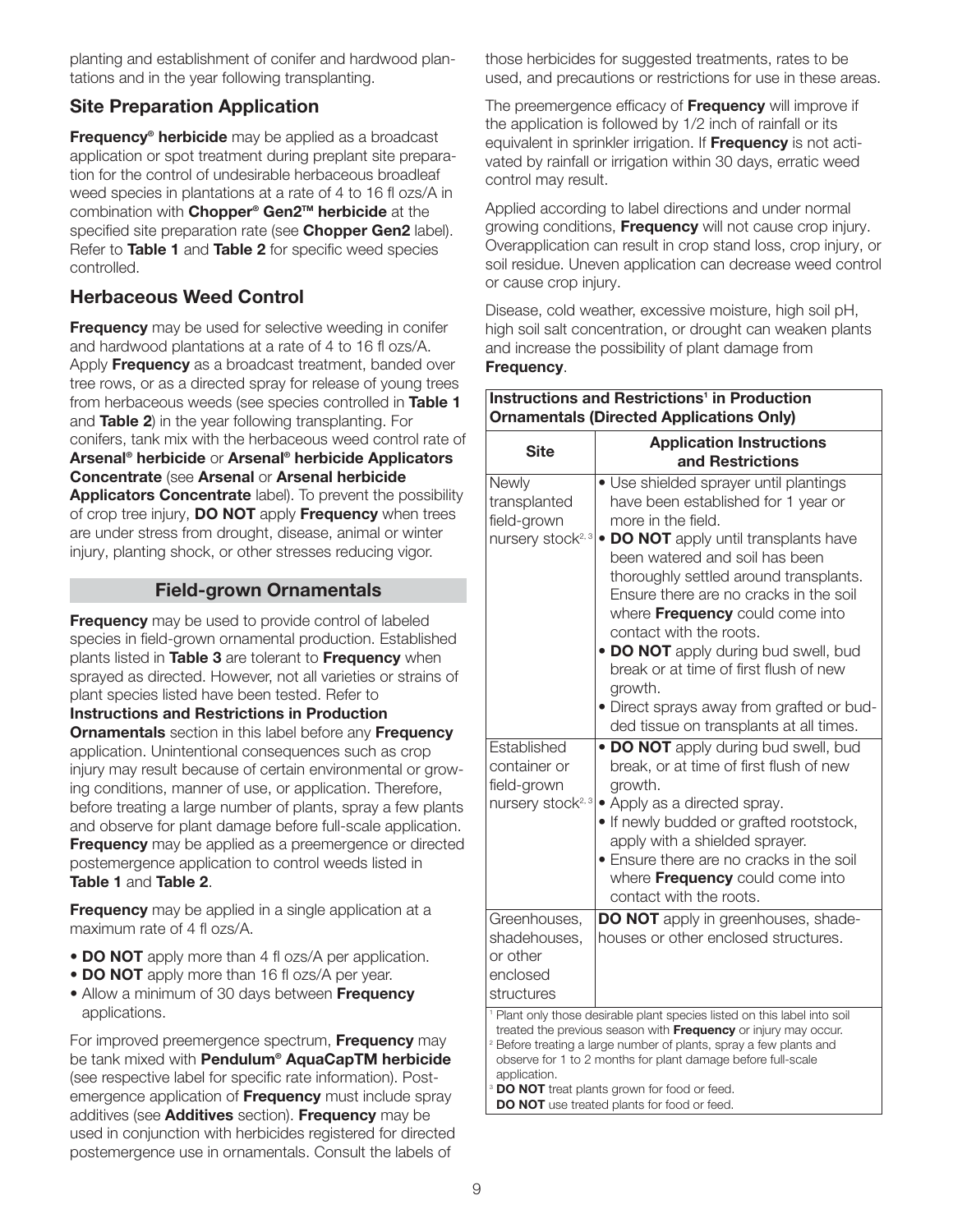The following established ornamentals are tolerant to Frequency<sup>®</sup> herbicide spray when applied as specified. Refer to Instructions and Restrictions in Production **Ornamentals** before application.

| <b>Table 3. Tolerant Ornamental Trees</b> |                           |  |  |  |
|-------------------------------------------|---------------------------|--|--|--|
| <b>Common Name</b>                        | <b>Scientific Name</b>    |  |  |  |
| Eucalyptus (Silver-dollar) tree           | Eucalyptus cinerea        |  |  |  |
| Fir, Balsam                               | Abies balsamae            |  |  |  |
| Fir, Douglas                              | Pseudotsuga menziesii     |  |  |  |
| Fir, Fraser                               | Abies fraseri             |  |  |  |
| Fir, white                                | Abies concolor            |  |  |  |
| Pine, Austrian                            | Pinus nigra               |  |  |  |
| Pine, Italian stone                       | Pinus pinea               |  |  |  |
| Pine, loblolly                            | Pinus taeda               |  |  |  |
| Pine, Monterey                            | Pinus radiata             |  |  |  |
| Pine, red                                 | Pinus resinosa            |  |  |  |
| Pine, Scotch                              | Pinus sylvestris          |  |  |  |
| Pine, Virginia                            | Pinus virginiana          |  |  |  |
| Pine, white                               | Pinus strobus             |  |  |  |
| Spruce, Colorado blue                     | Picea pungens             |  |  |  |
| Spruce, dwarf Alberta                     | Picea glauca 'Albertiana' |  |  |  |
| Spruce, Norway                            | Picea abies               |  |  |  |
| Spruce, white                             | Picea glauca              |  |  |  |

### Selective Weeding

Frequency may be used for selective weed control in unimproved and native cool-season grass (such as bluegrass and fescue) and select native warm-season grass (such as little and big bluestem) in highway roadsides, utility rights-of-way, railroad crossings, airports, nonirrigation drainage ditches, and other industrial noncropland sites. Refer to Table 4 for a complete list of tolerant perennial grass species.

For best control, apply as an early postemergence application before weeds reach the maximum size or leaf stage listed in Table 1 and Table 2. Postemergence application of Frequency must include spray additives (see Additives section).

For increased residual weed control, use the 4 fl ozs/A rate.

- **DO NOT** apply more than 4 fl ozs/A per application.
- DO NOT apply more than 16 fl ozs/A per year.
- Allow a minimum of 30 days between **Frequency** applications.

Frequency may be tank mixed with other registered products such as **Overdrive<sup>®</sup> herbicide** to broaden the weed control spectrum.

### Perennial Grass Tolerance

Apply **Frequency** during favorable growing conditions for optimum grass tolerance and weed control. Grass under environmental stress is more likely to show injury from any herbicide application. Rarely, plants under these conditions treated with Frequency may show transient bleaching of the portion of the leaves intercepting the spray application. These symptoms are temporary and occur infrequently; growth is not affected.

Application of **Frequency** on Bermudagrass will result in bleaching and severe injury. If treating grass not listed in Table 4. Tolerant Perennial Grass Species, apply on a small area to test grass response and tolerance.

| <b>Table 4. Tolerant Perennial Grasses</b> |                         |  |  |  |
|--------------------------------------------|-------------------------|--|--|--|
| <b>Common Name</b>                         | <b>Scientific Name</b>  |  |  |  |
| Big bluestem                               | Andropogon gerardii     |  |  |  |
| Centipedegrass                             | Eremochloa ophiuroides  |  |  |  |
| Chewings fescue                            | Festuca rubra           |  |  |  |
| Creeping red fescue                        | Festuca rubra           |  |  |  |
| Eastern gamagrass                          | Tripsacum dactyloides   |  |  |  |
| Hard fescue                                | Festuca longifolia      |  |  |  |
| Indiangrass                                | Sorghastrum nutans      |  |  |  |
| Kentucky bluegrass                         | Poa pratensis           |  |  |  |
| Little bluestem                            | Schizachyrium scoparium |  |  |  |
| Perennial ryegrass                         | Lolium perenne          |  |  |  |
| Tall fescue                                | Festuca arundinacea     |  |  |  |